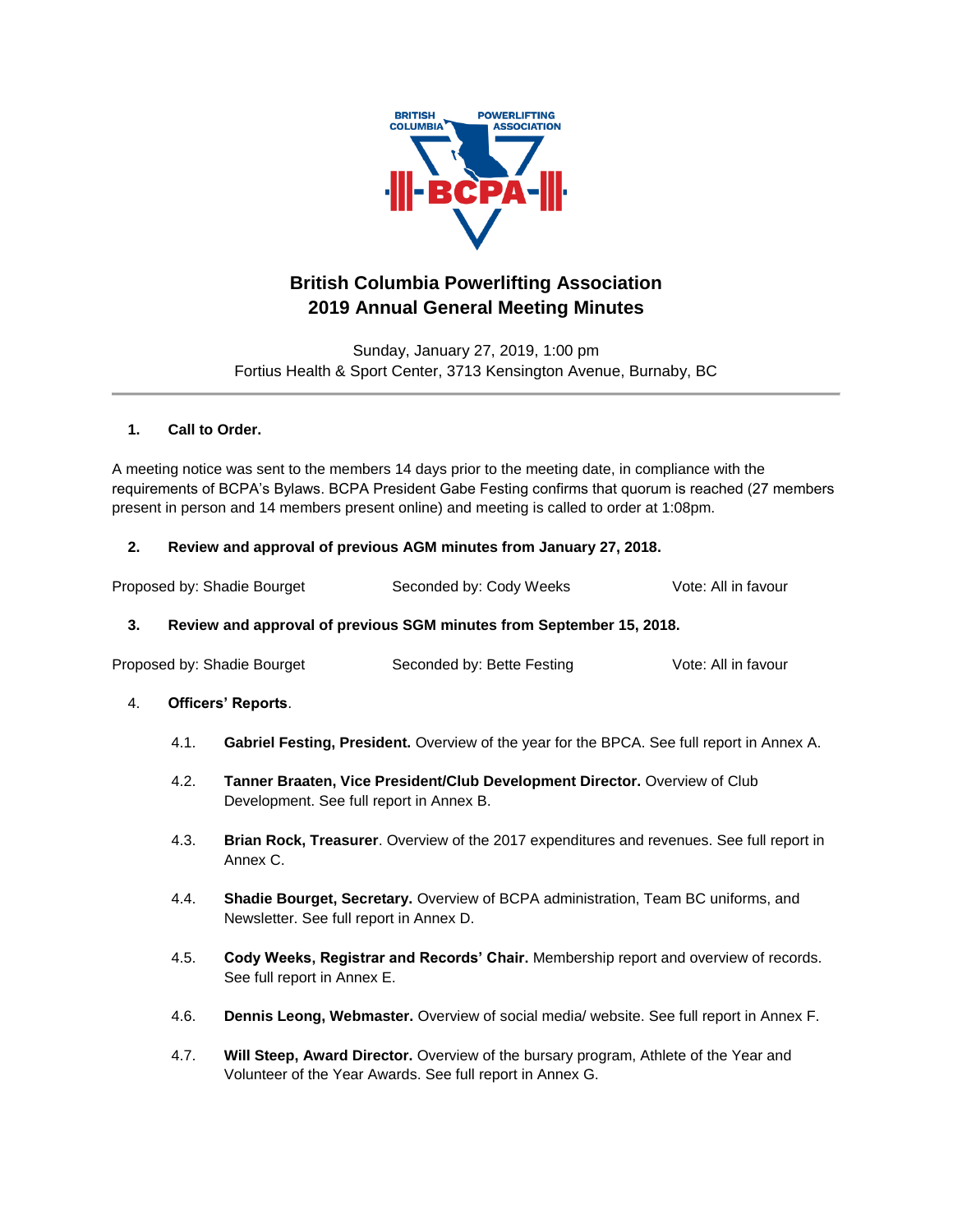Proposed by: Shadie Bourget Seconded by: Joel Klassen Vote: All in favour

## 5. **Non-Voting Officer's Report.**

5.1. Bette Festing, Officiating and Scorekeeper's Chair. Overview of officiating and scorekeeping. See full report in Annex H.

## **6. New Business:**

**6.1. By-Laws Amendments.**

| 1.    | <b>MEETINGS OF MEMBERSHIP</b>                                                                                                                                                                                                                                 |                                      |  |  |  |  |  |  |  |
|-------|---------------------------------------------------------------------------------------------------------------------------------------------------------------------------------------------------------------------------------------------------------------|--------------------------------------|--|--|--|--|--|--|--|
|       | <b>Month of Annual General Meeting:</b>                                                                                                                                                                                                                       | Festing                              |  |  |  |  |  |  |  |
| 3:01  | The Annual General Meeting shall be held within the first 3 months of the calendar<br>year at a place within the province and on a day to be fixed by the Board of<br>Directors.                                                                              |                                      |  |  |  |  |  |  |  |
|       |                                                                                                                                                                                                                                                               | Motion<br>passed                     |  |  |  |  |  |  |  |
| 3:13  | Quorum for General and Special meeting<br>If within 30 minutes from the time appointed for a general or special meeting a                                                                                                                                     |                                      |  |  |  |  |  |  |  |
|       | quorum is not present, the members present constitute a quorum.                                                                                                                                                                                               |                                      |  |  |  |  |  |  |  |
|       |                                                                                                                                                                                                                                                               | Motion<br>passed                     |  |  |  |  |  |  |  |
| 4.    | DIRECTORS AND OFFICERS                                                                                                                                                                                                                                        | Proposed<br>by Gabe                  |  |  |  |  |  |  |  |
| 4:14  | The Society may pay reasonable travelling and other expenses of Directors incurred<br>in connection with the affairs of the Society.                                                                                                                          | Festing                              |  |  |  |  |  |  |  |
|       |                                                                                                                                                                                                                                                               | Seconded<br>by Chris<br>Robb         |  |  |  |  |  |  |  |
|       |                                                                                                                                                                                                                                                               | Motion<br>passed                     |  |  |  |  |  |  |  |
| 13:03 | The Society shall accept applications for new Provincial Records in the following<br>age categories in each of the equipped and unequipped categories: Minimum<br>standards to be 80% of CPU equipped standard, with the following exceptions noted<br>below: | Proposed<br>by Gabe<br>Festing       |  |  |  |  |  |  |  |
|       | a) Sub-junior<br>b) Junior<br>c) Open<br>d) Master I                                                                                                                                                                                                          | Seconded<br>by Dave<br>Ewanchuc<br>k |  |  |  |  |  |  |  |
|       | e) Master II<br>(No minimum standard for Women's Master II)<br>f) Master III<br>(No minimum standard for Men's or Women's Master III)<br>g) Master IV<br>(No minimum standard for Men's or Women's Master IV)                                                 | Motion<br>passed                     |  |  |  |  |  |  |  |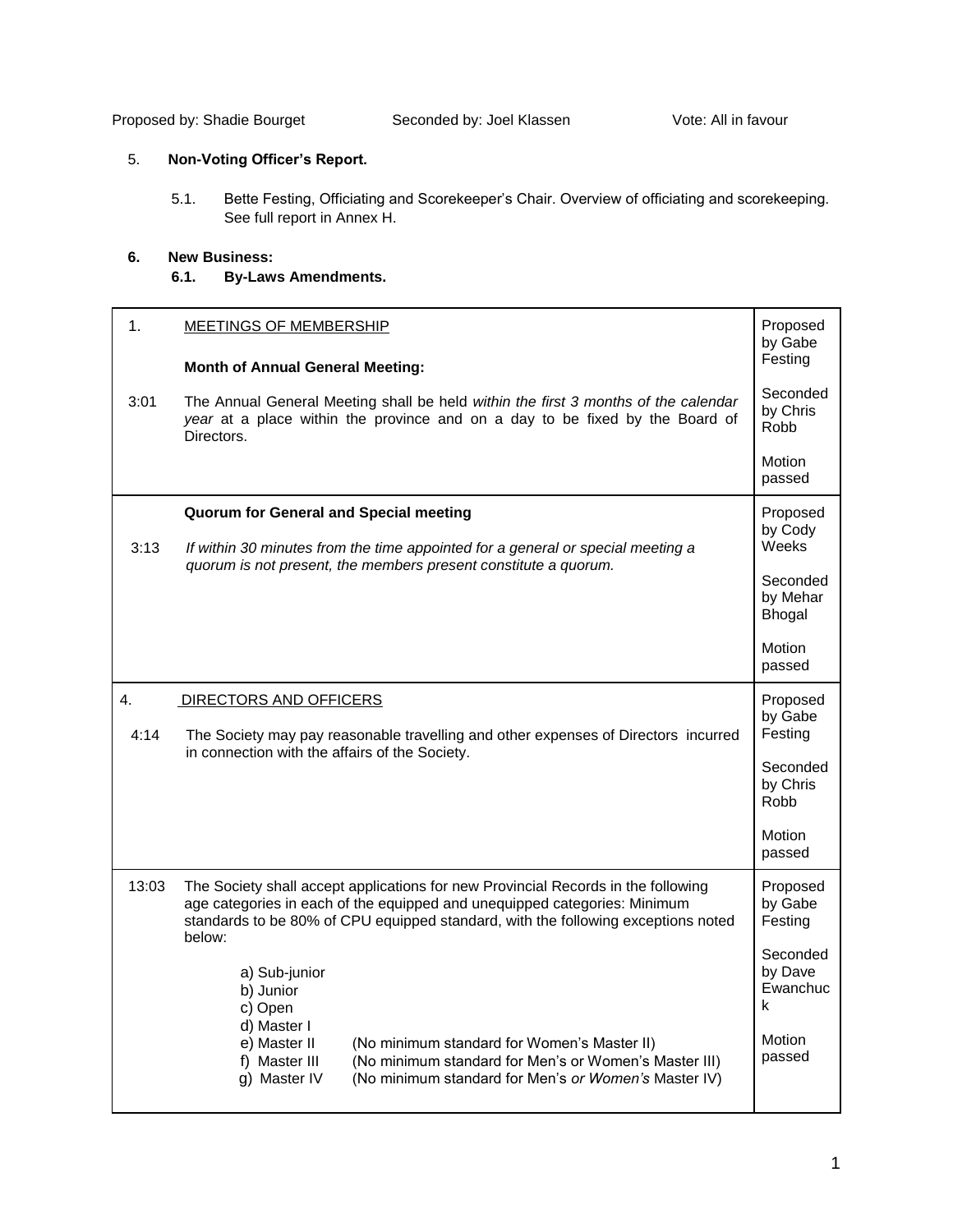| 13:06 | The BCPA shall accept in-writing nominations for the Craig English award from any<br>BCPA member who is in good standing at the time of submission. This award shall<br>be presented to the member who best exhibits sportsmanship, perseverance, and<br>dedication to the sport of Powerlifting in BC. Eligible nominees must have a<br>minimum of 10 years involvement in the BCPA. The criteria and recipients for this<br>award will be determined by the BCPA Board. The award will not necessarily be<br>presented each year.                                                                                                                                                                                                                                                                                                                                              | Proposed<br>by Will<br>Steep<br>Seconded<br>by Bette<br>Festing<br>Motion<br>passed            |
|-------|----------------------------------------------------------------------------------------------------------------------------------------------------------------------------------------------------------------------------------------------------------------------------------------------------------------------------------------------------------------------------------------------------------------------------------------------------------------------------------------------------------------------------------------------------------------------------------------------------------------------------------------------------------------------------------------------------------------------------------------------------------------------------------------------------------------------------------------------------------------------------------|------------------------------------------------------------------------------------------------|
|       | Bids to host a sanctioned Society competition must be in writing, clearly<br>14:03<br>stated, and signed by the submitting individual(s). All bids to host a Provincial<br>Championships shall be presented for consideration to the President of the Society by<br>November 30 of the preceding year. All bids must be accompanied by a payment in the<br>amount of \$500.00 as a Pro-Forma Bond, which will be returned to the bidding<br>individual(s) if all conditions of the competition bid have been met. If all conditions are<br>not met, then payment will be used by the Society to cover any costs it incurs to fix the<br>problem.                                                                                                                                                                                                                                 | Proposed<br>by Gabe<br>Festing<br>Seconded<br>by Wendy<br>Yamakazi<br>Motion<br>passed         |
|       | Amendment proposed by Cody Weeks and seconded by Joel Klassen (addition<br>of word payment instead of cheque):<br>which will be returned to the bidding individual(s) if all conditions of the competition<br>bid have been met. If all conditions are not met, then the payment will be used by the<br>Society to cover any costs it incurs to fix the problem                                                                                                                                                                                                                                                                                                                                                                                                                                                                                                                  |                                                                                                |
| 14:04 | Where permission to host a BCPA sanctioned competition is granted, the bidding<br>individual(s) shall pay to the Society a sanction fee in an amount to be determined by<br>the Board of Directors.                                                                                                                                                                                                                                                                                                                                                                                                                                                                                                                                                                                                                                                                              | Proposed<br>by Gabe<br>Festing<br>Seconded<br>by Lynne<br><b>Desautels</b><br>Motion<br>passed |
| 14:08 | In order to be eligible to compete at a CPU Regional Championships or CPU National<br>Championships, in addition to any CPU requirements, BCPA members must obtain the<br>relevant CPU qualifying total at a sanctioned IPF member federation competition<br>consisting of 5 or more lifters, and must compete at BC Provincial Championships<br>within 2 years preceding a Regional Championships if the member has not competed<br>at a Regional or higher event. In extenuating circumstances, members may apply in<br>writing to the Board of Directors at least fourteen days prior to the date of that<br>member's Provincial Championships for an exemption to the requirement to attend at<br>Provincials, either as a volunteer or competitor, with supporting documents, and the<br>Board of Directors may grant or withhold such an exemption in its sole discretion. | Proposed<br>by Gabe<br>Festing<br>Seconded<br>by Wendy<br>Yamakazi<br>Motion<br>passed         |
|       | Amendment proposed by Bette Festing and seconded by Cody Weeks.                                                                                                                                                                                                                                                                                                                                                                                                                                                                                                                                                                                                                                                                                                                                                                                                                  |                                                                                                |
|       | an exemption to the requirement to attend at Provincials, as a volunteer or competitor, with                                                                                                                                                                                                                                                                                                                                                                                                                                                                                                                                                                                                                                                                                                                                                                                     |                                                                                                |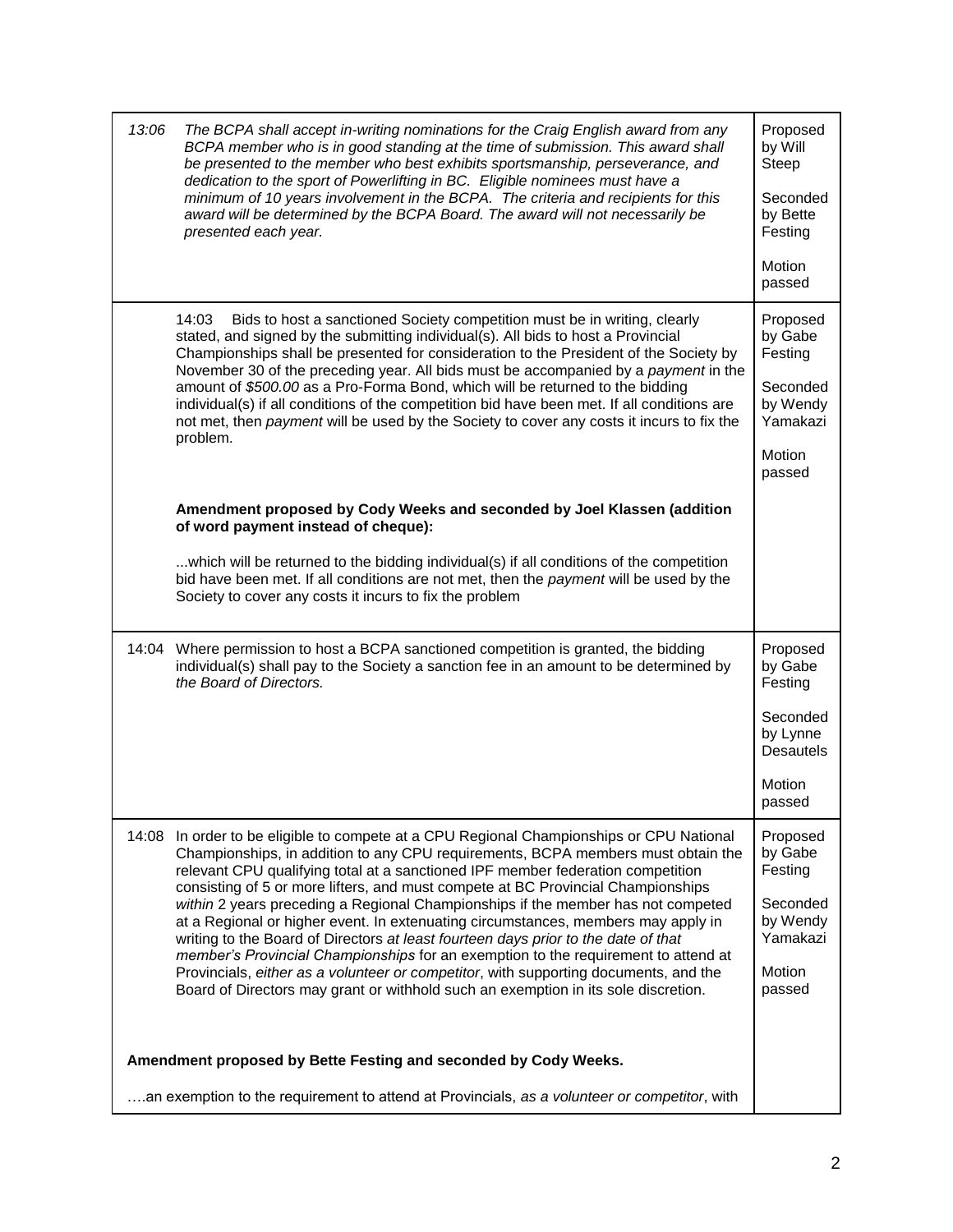| supporting documents, and the Board of Directors may grant or withhold such an<br>exemption in its sole discretion.                                                                                                      |                                                                                                          |       |       |       |       |       |        |        |         |                                |                       |
|--------------------------------------------------------------------------------------------------------------------------------------------------------------------------------------------------------------------------|----------------------------------------------------------------------------------------------------------|-------|-------|-------|-------|-------|--------|--------|---------|--------------------------------|-----------------------|
| Amendment to the amendment proposed by Bette Festing and seconded by Dave<br>Ewanchuck.                                                                                                                                  |                                                                                                          |       |       |       |       |       |        |        |         |                                |                       |
| and must compete at BC Provincial Championships within 2 years preceding a Regional<br>Championships                                                                                                                     |                                                                                                          |       |       |       |       |       |        |        |         |                                |                       |
| Amendment to the amendment's amendment proposed by Gordon Sjordin, seconded<br>by Mehar Bhogal.                                                                                                                          |                                                                                                          |       |       |       |       |       |        |        |         |                                |                       |
|                                                                                                                                                                                                                          | Adding 'at least': at least fourteen days prior to the date of that member's Provincial<br>Championships |       |       |       |       |       |        |        |         |                                |                       |
| 16. OFFICIATING                                                                                                                                                                                                          |                                                                                                          |       |       |       |       |       |        |        |         |                                | Proposed<br>by Gabe   |
| 16:01<br>All BCPA Provincial Referees shall be supplied with a referee's card, and a crest<br>which must be sewn onto the left breast of the jacket.                                                                     |                                                                                                          |       |       |       |       |       |        |        |         | Festing                        |                       |
|                                                                                                                                                                                                                          |                                                                                                          |       |       |       |       |       |        |        |         | Festing                        | Seconded<br>by Bette  |
|                                                                                                                                                                                                                          |                                                                                                          |       |       |       |       |       |        |        |         | Motion<br>passed               |                       |
| 16:03 e) Must adjudicate at least 75 attempts, 35 of which must be squats, while serving as<br>Chief Referee. First round attempts by each lifter will not be counted.                                                   |                                                                                                          |       |       |       |       |       |        |        |         | Grey                           | Proposed<br>by Justin |
| The rational is to have someone who has never sat in head chair to have those attempts<br>count. Bette and Chris clarified what this would entail.                                                                       |                                                                                                          |       |       |       |       |       |        |        |         |                                | Seconded<br>by Wendy  |
|                                                                                                                                                                                                                          |                                                                                                          |       |       |       |       |       |        |        |         | Motion<br><b>NOT</b><br>passed |                       |
| 17:01<br>BCPA members wishing to compete in a Provincial Championships must, in the 24<br>months preceding the competition, obtain qualifying standards equivalent to or greater than the<br>following qualifying total: |                                                                                                          |       |       |       |       |       |        |        |         | Festing                        | Proposed<br>by Gabe   |
| <b>Men's Provincial Powerlifting Qualifying total</b>                                                                                                                                                                    |                                                                                                          |       |       |       |       |       |        |        |         | by Cam                         | Seconded              |
| <b>Weight Class</b>                                                                                                                                                                                                      | 53 kg                                                                                                    | 59 kg | 66 kg | 74 kg | 83 kg | 93 kg | 105 kg | 120 kg | $120 -$ | <b>Adotion</b><br>passed       |                       |
| <b>Sub Junior</b>                                                                                                                                                                                                        | 255                                                                                                      | 282.5 | 312.5 | 340   | 367.5 | 390   | 410    | 427.5  | 432.5   |                                |                       |
| Junior                                                                                                                                                                                                                   | 312.5                                                                                                    | 347.5 | 382.5 | 417.5 | 450   | 477.5 | 502.5  | 522.5  | 535     |                                |                       |
| Open                                                                                                                                                                                                                     | $\blacksquare$                                                                                           | 375   | 415   | 452.5 | 487.5 | 517.5 | 545    | 565    | 580     |                                |                       |
| Master 1 (40-49)                                                                                                                                                                                                         | $\blacksquare$                                                                                           | 347.5 | 382.5 | 417.5 | 450   | 477.5 | 502.5  | 522.5  | 535     |                                |                       |
| Master 2 (50-59)                                                                                                                                                                                                         | $\blacksquare$                                                                                           | 317.5 | 350   | 382.5 | 412.5 | 437.5 | 460    | 480    | 490     |                                |                       |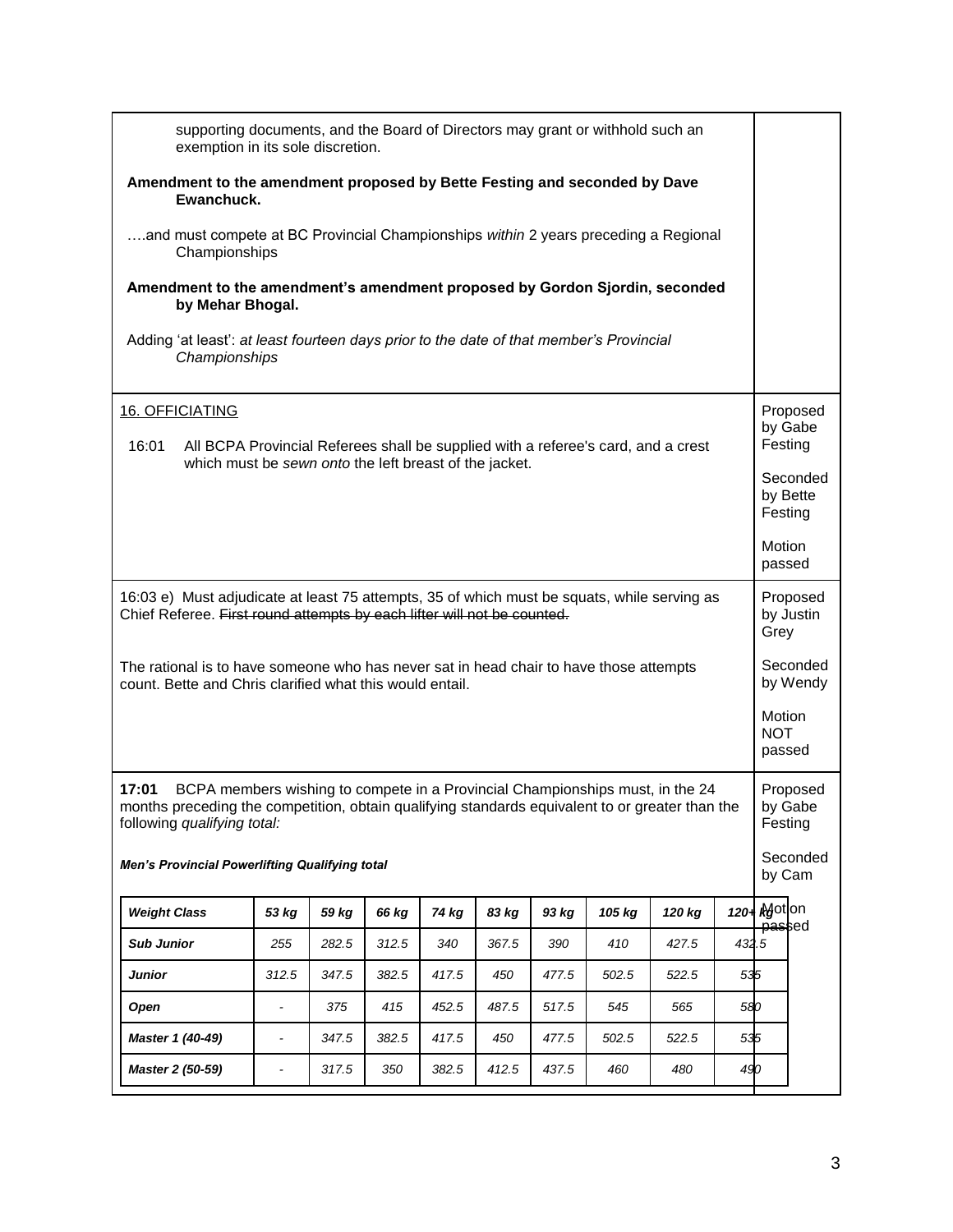| Master 3 (60-69)                                                          |                          | 282.5 | 312.5 | 340   | 367.5 | 390   | 410    | 427.5  | 432.5           |  |  |  |
|---------------------------------------------------------------------------|--------------------------|-------|-------|-------|-------|-------|--------|--------|-----------------|--|--|--|
| Master 4 (70+)                                                            | $\overline{\phantom{a}}$ | 255   | 280   | 305   | 330   | 350   | 367.5  | 382.5  | 390             |  |  |  |
| <b>Women's Provincial Powerlifting Qualifying total</b>                   |                          |       |       |       |       |       |        |        |                 |  |  |  |
| <b>Weight Class</b>                                                       | 43 kg                    | 47 kg | 52 kg | 57 kg | 63 kg | 72 kg | 84 kg  | 84+ kg |                 |  |  |  |
| <b>Sub Junior</b>                                                         | 130                      | 137.5 | 147.5 | 160   | 172.5 | 190   | 207.5  | 220    |                 |  |  |  |
| <b>Junior</b>                                                             | 170                      | 182.5 | 195   | 210   | 227.5 | 250   | 275    | 290    |                 |  |  |  |
| Open                                                                      | $\overline{a}$           | 210   | 227.5 | 245   | 265   | 292.5 | 320    | 337.5  |                 |  |  |  |
| Master 1 (40-49)                                                          | $\overline{a}$           | 182.5 | 195   | 210   | 227.5 | 250   | 275    | 290    |                 |  |  |  |
| Master 2 (50-59)                                                          | $\frac{1}{2}$            | 152.5 | 165   | 177.5 | 190   | 210   | 230    | 242.5  |                 |  |  |  |
| Master 3 (60-69)                                                          | $\overline{a}$           | 137.5 | 147.5 | 160   | 172.5 | 190   | 207.5  | 220    |                 |  |  |  |
| Master 4 (70+)                                                            | $\blacksquare$           | 127.5 | 137.5 | 147.5 | 157.5 | 175   | 190    | 200    |                 |  |  |  |
| Men's Provincial Bench Press Only Qualifying total<br><b>Weight Class</b> | 53 kg                    | 59 kg | 66 kg | 74 kg | 83 kg | 93 kg | 105 kg | 120 kg | 120+ kg         |  |  |  |
|                                                                           |                          |       |       |       |       |       |        |        |                 |  |  |  |
| <b>Sub Junior</b>                                                         | 55                       | 60    | 65    | 70    | 77.5  | 82.5  | 87.5   | 90     | 90              |  |  |  |
| <b>Junior</b>                                                             | 62.5                     | 75    | 82.5  | 90    | 100   | 105   | 110    | 115    | 120             |  |  |  |
| Open                                                                      | $\blacksquare$           | 85    | 95    | 105   | 115   | 120   | 127.5  | 132.5  | 137.5           |  |  |  |
| Master 1 (40-49)                                                          | $\overline{a}$           | 65    | 72.5  | 77.5  | 87.5  | 90    | 95     | 100    | 10 <sub>5</sub> |  |  |  |
| Master 2 (50-59)                                                          | L,                       | 60    | 65    | 70    | 77.5  | 82.5  | 87.5   | 90     | 95              |  |  |  |
| Master 3 (60-69)                                                          | $\overline{a}$           | 60    | 65    | 70    | 77.5  | 82.5  | 87.5   | 90     | 9\$             |  |  |  |
| Master 4 (70+)                                                            |                          | 55    | 60    | 65    | 70    | 75    | 80     | 82.5   | 875             |  |  |  |
| <b>Women's Provincial Bench Press Only Qualifying total</b>               |                          |       |       |       |       |       |        |        |                 |  |  |  |
| <b>Weight Class</b>                                                       | 43 kg                    | 47 kg | 52 kg | 57 kg | 63 kg | 72 kg | 84 kg  | 84+ kg |                 |  |  |  |
| <b>Sub Junior</b>                                                         | 25                       | 25    | 27.5  | 30    | 32.5  | 35    | 37.5   | 40     |                 |  |  |  |
| <b>Junior</b>                                                             | 30                       | 32.5  | 35    | 37.5  | 42.5  | 45    | 50     | 52.5   |                 |  |  |  |
| Open                                                                      | $\overline{a}$           | 40    | 40    | 45    | 50    | 52.5  | 60     | 62.5   |                 |  |  |  |
| Master 1 (40-49)                                                          | $\overline{\phantom{a}}$ | 32.5  | 35    | 37.5  | 42.5  | 45    | 50     | 52.5   |                 |  |  |  |
| Master 2 (50-59)                                                          | $\blacksquare$           | 27.5  | 30    | 32.5  | 35    | 37.5  | 42.5   | 45     |                 |  |  |  |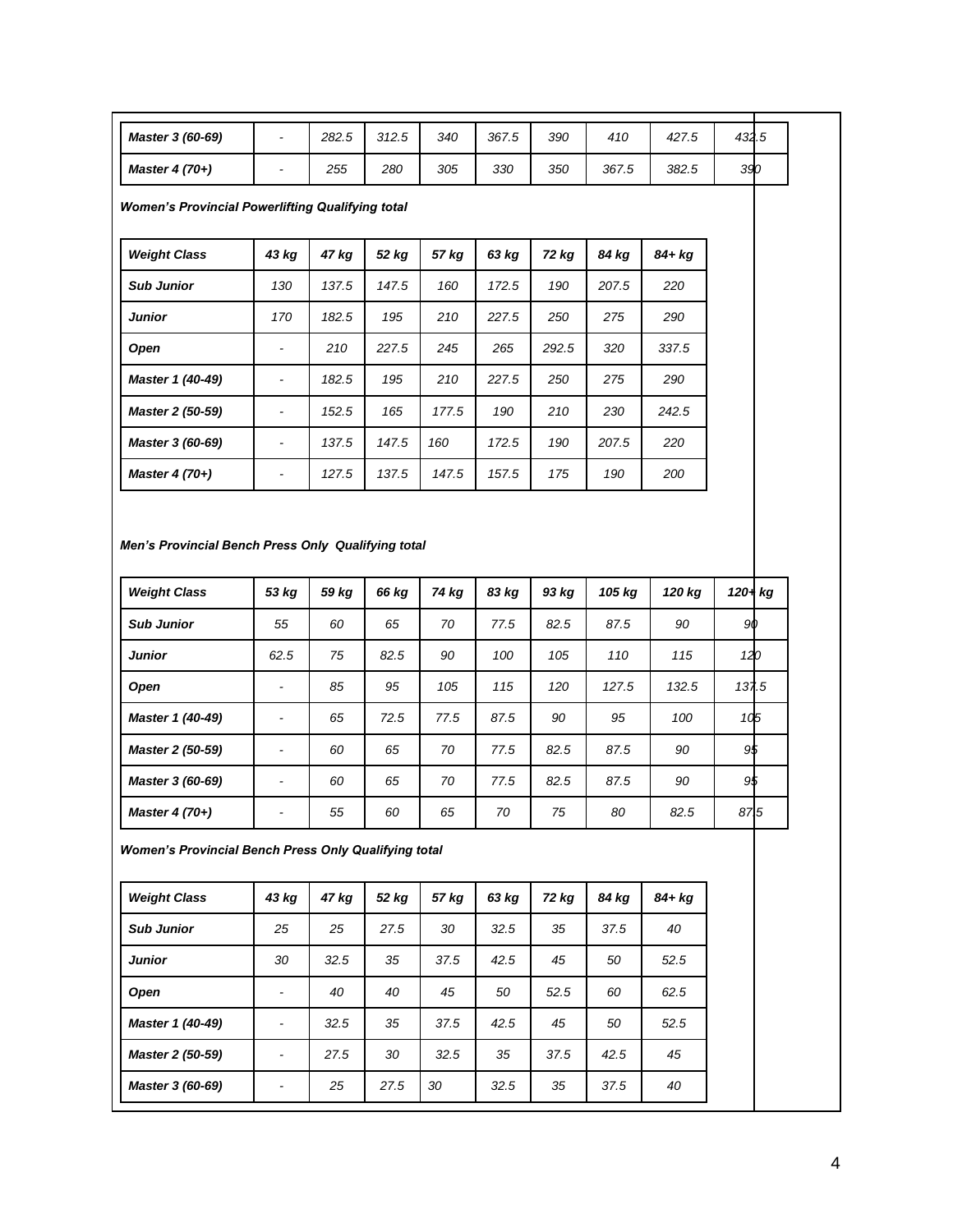| Master $4(70+)$                                                                                                                                                                                                                                                                                                                                                          |                                                                                                                                                                                                                | 25 | 27.5 | 30 | 32.5 | 35 | 37.5 | 40 |  |  |  |  |
|--------------------------------------------------------------------------------------------------------------------------------------------------------------------------------------------------------------------------------------------------------------------------------------------------------------------------------------------------------------------------|----------------------------------------------------------------------------------------------------------------------------------------------------------------------------------------------------------------|----|------|----|------|----|------|----|--|--|--|--|
| <b>Proposed Addition</b><br>18:02<br>Any lifter who has registered CPU anti-doping rule violation shall return all awards from<br>the competition which the positive doping result was found. Failure to do so will result<br>in the lifter being indefinitely expelled from the society until said awards are returned<br>and once the lifter's suspension has expired. |                                                                                                                                                                                                                |    |      |    |      |    |      |    |  |  |  |  |
|                                                                                                                                                                                                                                                                                                                                                                          | Proposed Amendment by Bette Festing and seconded by Cam St. Amand: add the<br>wording, at the end, and once the suspension has passed as well as the wording has registered<br>CPU anti-doping rule violation. |    |      |    |      |    |      |    |  |  |  |  |

### **7. Announcements.**

A few questions were asked regarding timing of events: Women's provincial will be in mid-october but date is to be determined; Westerns date is also to be determined in March 2019 (CPU bylaws changed to make bids for Westerns every two years instead of annually).

8. **Adjournment.** Meeting is adjourned at 15:04 pm.

X Shadie Bouget

Shadie Bourget BCPA Secretary

**BCPA Mission: To provide infrastructure and support for provincial powerlifting competitions.** 

**BCPA Vision: To be the number one most-recognized strength sport in BC.** 

\_\_\_\_\_\_\_\_\_\_\_\_\_\_\_\_\_\_\_\_\_\_\_\_\_\_\_\_\_\_\_\_\_\_\_\_\_\_\_\_\_\_\_\_\_\_\_\_\_\_\_\_\_\_\_\_\_\_\_\_\_\_

**GOAL #1 - Improve membership retention** 

**GOAL #2 - Develop the Powerlifting Community** 

**GOAL #3 - Solidify and improve internal processes**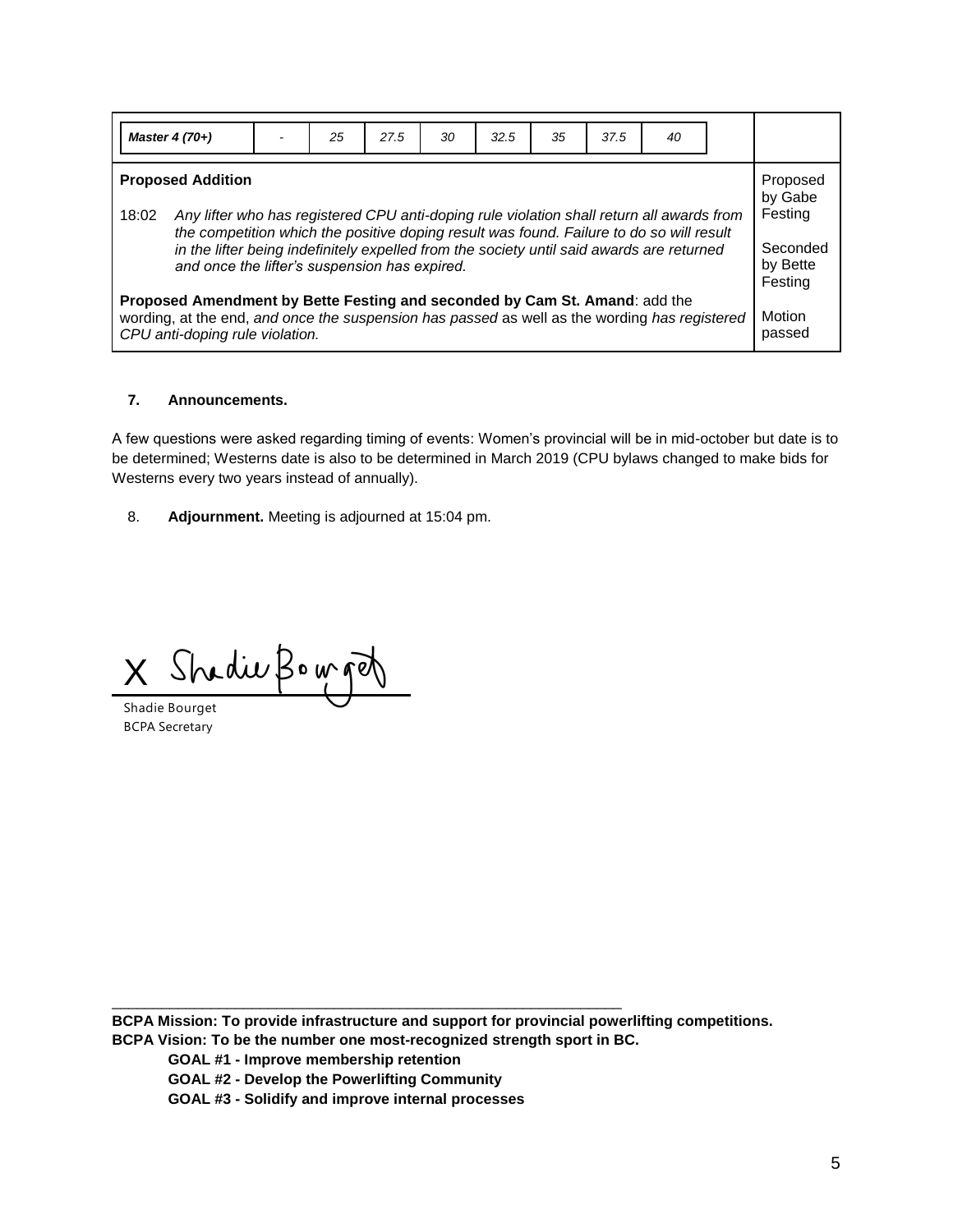### **- Annex A -**

### **President's Report - Gabriel Festing**

2018 was another extremely busy year in the BCPA. We have seen an overall membership increase of 24% compared to the previous year. As a result of the continued increase, the BCPA made, and continues to make, major efforts to accommodate all of its' new members as well as improving on the competition experience for our athletes. The Executive continues its best to sanction as many competitions as possible and provide assistance to the Clubs that are interested in hosting them. In 2018, there were 10 competitions held in BC and we had an increase in our registrants from 536 in 2017 to 813 in 2018.

During the year, the CCES attended and conducted 10 in-competition drug tests. It was our intention to increase the number of tests in 2018, however due to a multitude of issues with the CCES the Board had decided to limit the number of tests.

In 2015, the CPU implemented the CPU Coaching Program. Since then, the BCPA has struggled to get this program off the ground due to an inactive facilitator and our inability to find a proper replacement. We are in the process of seeking out a suitable person(s) to become facilitator(s) for this program.

Our goal for the coming year with be:

- Resolving issue with the CCES;
- Implementing the CPU Coaching program
- Increase club competitions;
- Increase education to our membership on both the IPF rules and anti-doping; and
- Increase volunteer recruitment;

I would like to extend my gratitude to my fellow Executive members who have helped with all of the changes and progress that we have made.

Finally, I wish to personally thank each and every one of our volunteers. They are invaluable to our association.

#### **- Annex B -**

#### **Vice President's Report - Tanner Braaten**

#### **CPU Coaching Program:**

The CPU Coaching certification is a nationwide coaching program established by the CPU that is available to both CPU and Non-CPU members. BC as a province requires a facilitator of this program as the existing facilitator has stepped down. This role is important to allow BC coaches the opportunity to become CPU certified coaches. There is going to be a facilitator orientation course offered at the 2019 CPU Nationals in March (Specific details to be announced) and we are searching for potential volunteers/candidates.

#### **BCPA Clubs:**

7 new clubs have joined the BCPA and have brought the total of current clubs to 18. Through these 18 clubs the BCPA sanctioned 6 club hosted competitions in 2018 (matching 6 hosted in 2017). The quality of club hosted competitions has been elevated again this year which is great to see.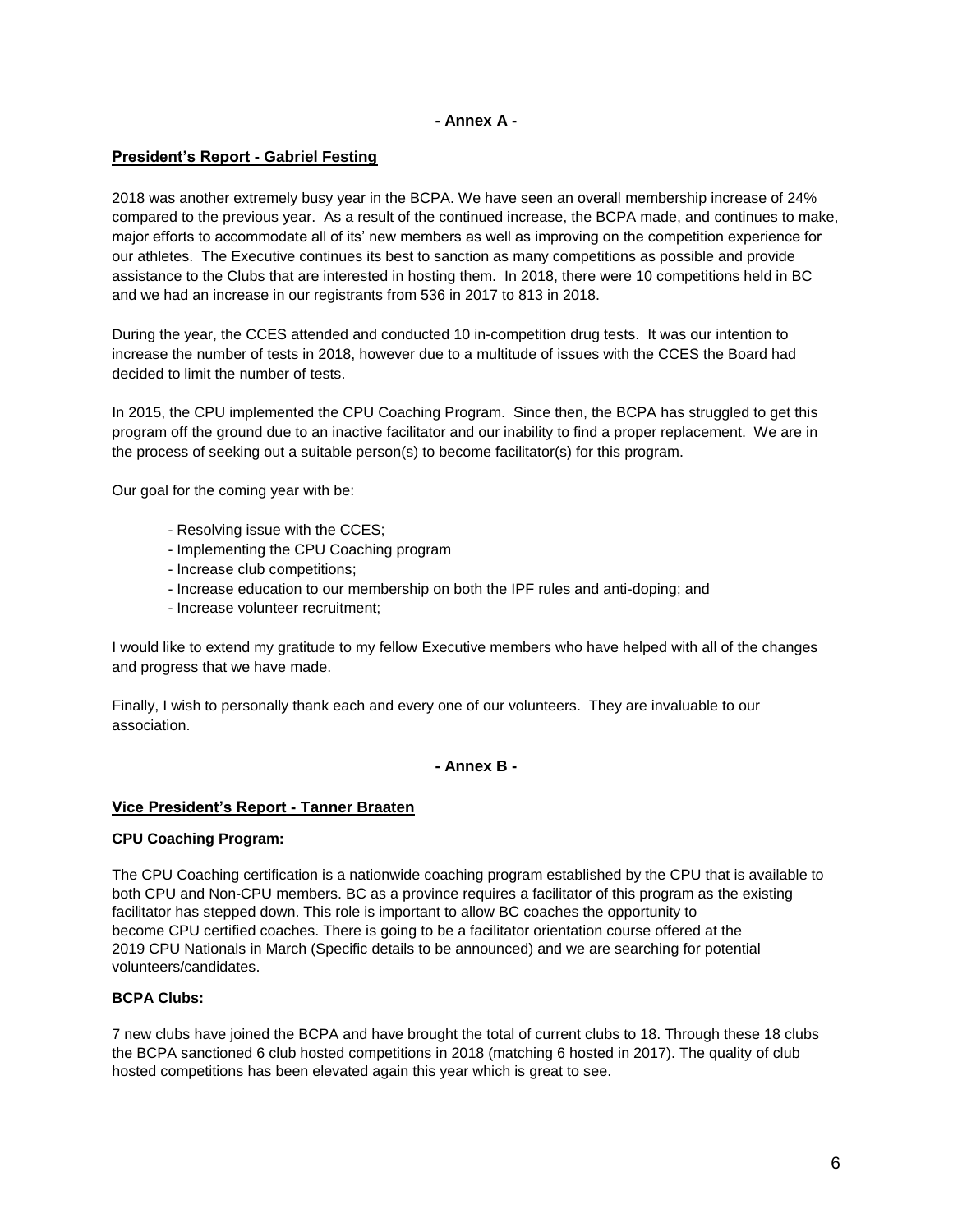In an effort to reduce storage needs and to further foster club development the BCPA held an equipment auction for all extra equipment not required for our current level of competitions. This auction was very successful as it was open to BCPA Clubs first resulting in sale of all available equipment.

Upon speaking to BCPA club members, Club owners, and other BCPA members the biggest demand is in a club/team based competition. I have reached out to various associations in different realms of sport to put together a framework for a team based competition at one of our events.

This framework includes a volunteer aspect as well as a performance aspect.

*Moving Forward: Unfortunately I have started a new job in Prince George and have relocated there. Since the BCPA is so heavily concentrated in the lower mainland is not feasible for me to remain as part of the board. I want to thank the BCPA Membership for the opportunity to serve you as an executive member over the last 3 years as it has been a tremendously rewarding opportunity.* 

## **- Annex C -**

### **Treasurer's Report - Brian Rock**

| BRITISH COLUMBIA POWERLIFTING ASSOCIATION                                                                                                                                                                                                                                                                                                                                      |                                                                                                                                                                        |                                                                                                                                                              |                                                                                                                                                  |                                                                                                                                             |  |  |  |  |  |
|--------------------------------------------------------------------------------------------------------------------------------------------------------------------------------------------------------------------------------------------------------------------------------------------------------------------------------------------------------------------------------|------------------------------------------------------------------------------------------------------------------------------------------------------------------------|--------------------------------------------------------------------------------------------------------------------------------------------------------------|--------------------------------------------------------------------------------------------------------------------------------------------------|---------------------------------------------------------------------------------------------------------------------------------------------|--|--|--|--|--|
|                                                                                                                                                                                                                                                                                                                                                                                | 2015<br><b>ACTUAL</b>                                                                                                                                                  | 2016<br><b>ACTUAL</b>                                                                                                                                        | 2017<br><b>ACTUAL</b>                                                                                                                            | 2018<br><b>ACTUAL</b>                                                                                                                       |  |  |  |  |  |
| <b>REVENUES</b><br>Membership<br><b>BCPA</b> Meets<br><b>Equipment Sales</b><br><b>Sanction Fees</b><br>Interest<br><b>BCPA</b> Apparel                                                                                                                                                                                                                                        | 12,375<br>112,381<br>3,000<br>200<br>25                                                                                                                                | 17,000<br>56,800<br>1,750<br>500<br>20                                                                                                                       | 18,286<br>51,200<br>0<br>500<br>30<br>7501                                                                                                       | 22,250<br>50,800<br>10,320<br>700<br>30<br>2450                                                                                             |  |  |  |  |  |
| Total                                                                                                                                                                                                                                                                                                                                                                          | \$140,326                                                                                                                                                              | \$76,070                                                                                                                                                     | \$77,517                                                                                                                                         | \$86,550                                                                                                                                    |  |  |  |  |  |
| <b>EXPENSE</b><br>Meets<br>Meetings/Seminars<br>Office/Stationary<br>Administration<br>Supplies<br>Supplies(BCPA medals)<br>Advertising<br><b>Equipment Storage</b><br>Truck Insurance/Maint<br><b>Equipment Purchase</b><br><b>Trailer Purchase</b><br>Drug Testing<br><b>CPU Sanction Fees</b><br>Trailer Ins/Maint<br>Judges Professional<br>Bursary<br><b>BCPA</b> Apparel | 90,571<br>1,552<br>761<br>1,920<br>382<br>$\mathbf 0$<br>823<br>2,400<br>2,573<br>27,000<br>$\bf{0}$<br>3,800<br>500<br>0<br>$\bf{0}$<br>$\mathbf 0$<br>$\overline{0}$ | 36,500<br>2,166<br>1,664<br>1,470<br>809<br>$\mathbf{0}$<br>1,530<br>2,900<br>1,530<br>4,073<br>7,000<br>8,711<br>500<br>320<br>1067<br>1000<br>$\mathbf{0}$ | 29,500<br>2,889<br>1,340<br>1,218<br>1,173<br>4,355<br>1,398<br>4,230<br>800<br>15,898<br>$\Omega$<br>7,464<br>500<br>320<br>784<br>500<br>8,121 | 29,400<br>1,490<br>652<br>1155<br>1051<br>0<br>$\bf{0}$<br>4721<br>2000<br>11,729<br>$\theta$<br>3900<br>500<br>320<br>1290<br>1000<br>5040 |  |  |  |  |  |
| Sub Total                                                                                                                                                                                                                                                                                                                                                                      | \$132,282                                                                                                                                                              | \$71,240                                                                                                                                                     | \$80,494                                                                                                                                         | \$64,248                                                                                                                                    |  |  |  |  |  |
| Surplus/Deficit<br>Year Ending Total                                                                                                                                                                                                                                                                                                                                           | 8044                                                                                                                                                                   | 4830<br>8044                                                                                                                                                 | (2, 977)<br>12,874                                                                                                                               | 22,302<br>9,897                                                                                                                             |  |  |  |  |  |
| Year End Balance                                                                                                                                                                                                                                                                                                                                                               | \$8044                                                                                                                                                                 | \$12,874                                                                                                                                                     | \$9,897                                                                                                                                          | \$32,199                                                                                                                                    |  |  |  |  |  |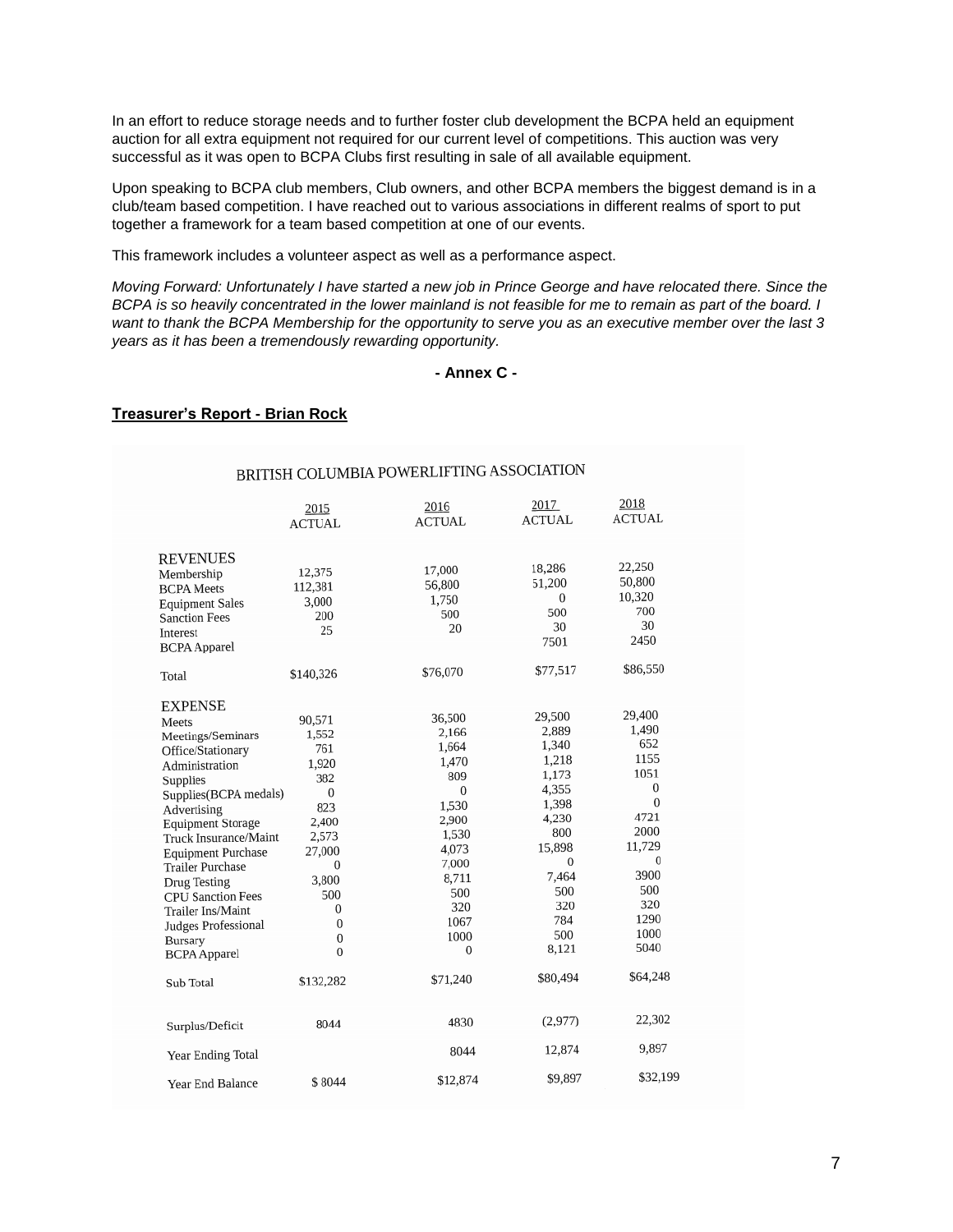## **- Annex D -**

### **Secretary's Report - Shadie Bourget**

#### Dear BCPA members,

It was my pleasure to work with the BCPA Executive during this past year. As I became familiar with the BCPA as an organization, in 2018, the main projects for the secretary were the following:

- **Administrative duties:** BCPA maintained accurate documentation and meet legal requirements with the help of Hamilton Duncan Law firm by completing the transition of the Constitution and Bylaws to conform to the *New Societies Act* in British Columbia. We also ensured that important records such BC Registry filing, meeting minutes, etc. are completed.
- **Team BC apparel:** BCPA re-launched the Team BC apparel in November 2018 with competition tshirts, jackets, hoodies, gym bags and deadlift socks. Fifty-four items were distributed and all items are available at cost. We would like to diversify BCPA clothing with limited edition apparel and continue Team BC apparel, by offering another opportunity to order Team BC clothing before Westerns.
- **BCPA Newsletter:** BCPA released two issues of the Newsletter ''The Expeditor'', to 365 electronic subscribers. Paper copies are available during BCPA main events (Winter Open, Provincials, Fall Classic). The Newsletter features BC powerlifting news, athlete and club profiles, award winners, as well as articles written by members.

**- Annex E -**

#### **Registrar and Record's Chair - Cody Weeks**

- 628 Active Members in 2018
	- 341 General 237 First Time 45 Special O 5 Associate
	- Up 25% from last year
- **Net Membership Dues** 
	- \$21,899.10
	- Up 26% from last year
- Retention rate was 43% from compared over 3 years.
- Membership by month: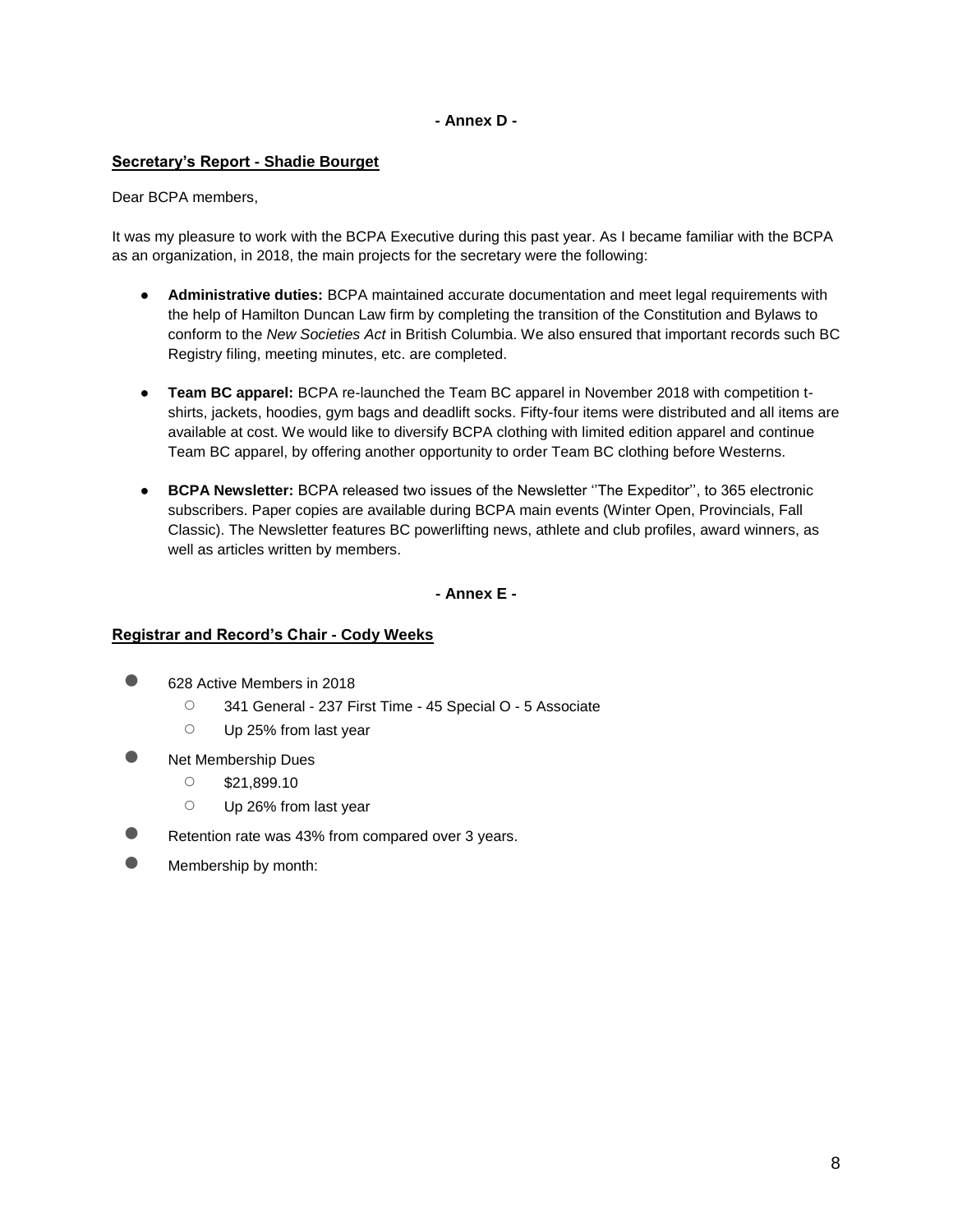

#### **Records:**

- **•** 315 records broken over 15 competitions in 2018
- 93 records at Nationals

|                         | Open | <b>Junior</b> | Sub Jr | <b>Master 1</b> | Master 2 | Master 3 | Master 4 |
|-------------------------|------|---------------|--------|-----------------|----------|----------|----------|
| <b>Unequipped Women</b> | 33   | 14            | 2      | 20              | 38       | 24       |          |
| <b>Unequipped Men</b>   | 36   | 37            | 20     | 19              | 25       | 11       | 6        |
| <b>Equipped Women</b>   |      |               |        |                 | 5        |          |          |
| <b>Equipped Men</b>     | 11   | 7             |        | 1               | 3        | 3        |          |

- **C** Took over from Bette Festing half way through the year
- Goal is to automate the entire process

## **- Annex F -**

## **Webmaster's Report - Dennis Leong**

- Facebook Page Likes increased from 1,950 to 2,100
- Instagram followers increased from 700 to 1,145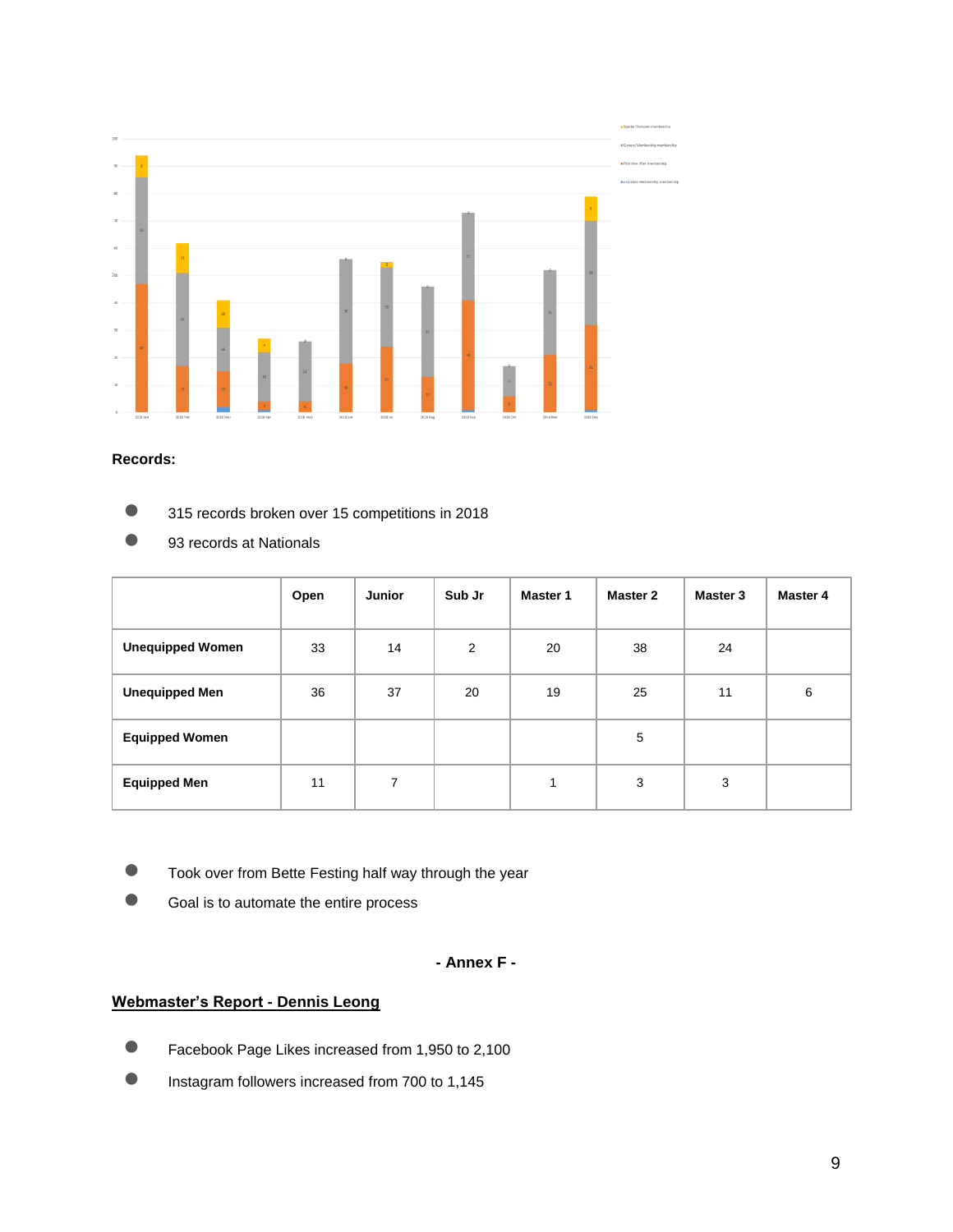| Total Page Likes as of Today: 2,139 |      |     |     |     |     |     |     |     |     |                       |                         |                         |
|-------------------------------------|------|-----|-----|-----|-----|-----|-----|-----|-----|-----------------------|-------------------------|-------------------------|
| 2.2K                                |      |     |     |     |     |     |     |     |     |                       |                         | <b>Total Page Likes</b> |
| 2.1K                                |      |     |     |     |     |     |     |     |     |                       |                         |                         |
| 2K                                  |      |     |     |     |     |     |     |     |     | 2,139<br>Jan 20, 2019 | <b>Total Page Likes</b> |                         |
| 1.9K                                |      |     |     |     |     |     |     |     |     |                       | Click or drag to select |                         |
|                                     | 2018 | Mar | Apr | May | Jun | Jul | Aug | Sep | Oct | Nov                   | Dec                     | 2019                    |

Implemented social media scheduling

- **More consistency with event announcements**
- More consistency with delivering messages across multiple platforms

#### Multi-platform Payment System

● Square Payment terminals offer convenient payment options at BCPA events

#### Bitly Link Management

- Reduces size of link URLs, making them easier to remember
- Consolidates link traffic in one place for analysis
- **O** Useful for Instagram, where links can't be clicked

## **- Annex G -**

#### **Award's Director's Report - Will Steep**

**\$500 Bursary:** Each year, BCPA awards two \$500 Bursaries (1 male, 1 female) to members who are full time students.

- Applications open in the summer (June/July).
- We received 10+ applicants in 2018.
- 2018 recipients: **Denae Swadden and Mike Brion.** Congratulations!

**Athlete of the Year award:** Adam Ramzy and Alison Kam

**Volunteer of the Year award:** Arthur Field and Mary Ann Middleton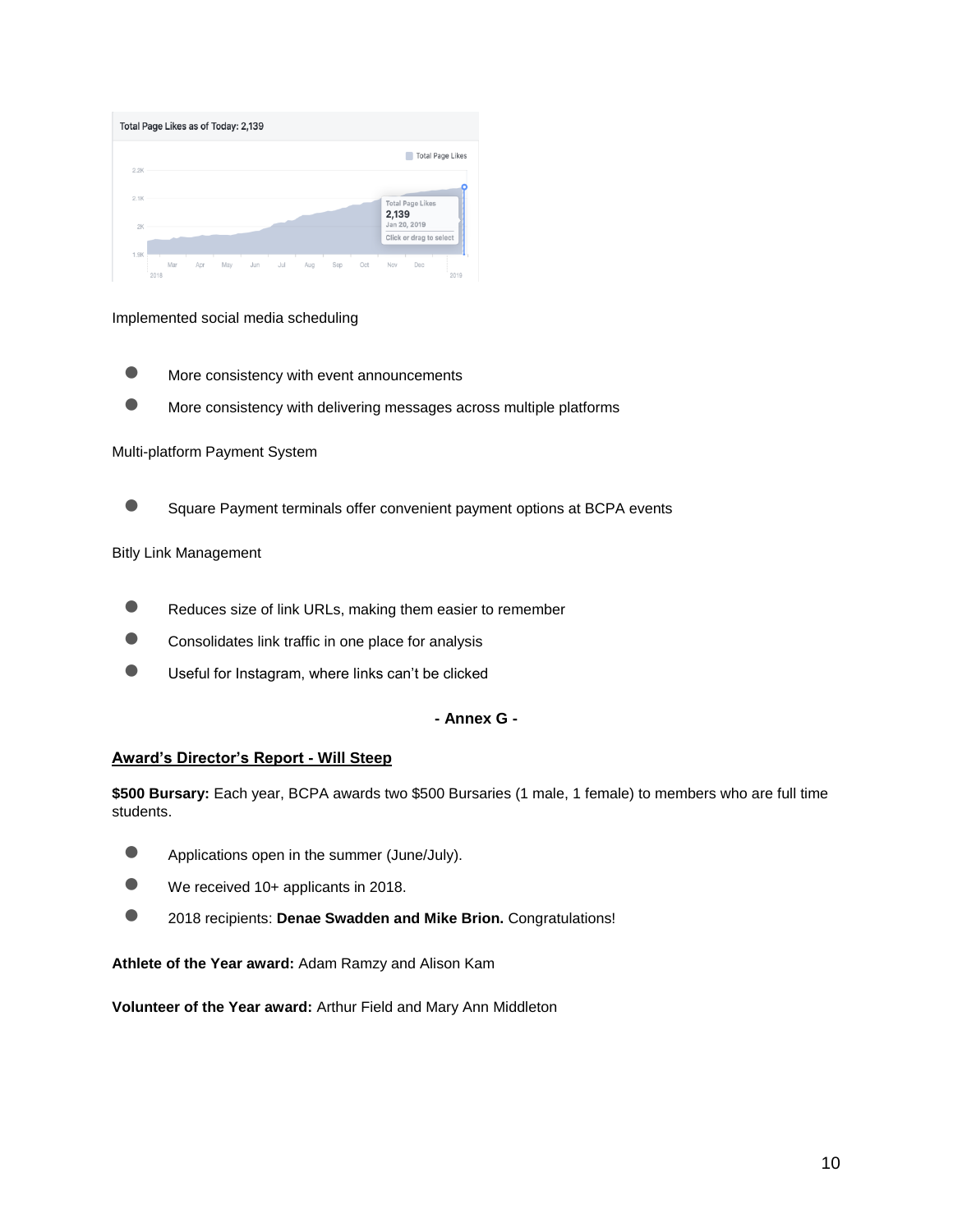## **- Annex H -**

## **Officiating and Scorekeeper's Chair - Bette Festing**

## **Officiating Chair Report**

I took over the Officiating Chair position from Justin Gray on August 28, 2018. Justin Gray had been the BCPA Officiating Chair for almost 7 years. During that time he was a source of information and assisted in the recruitment of new referees. I wish to personally thank him for his years of service and dedication to the BCPA.

### **Referee Announcements**

In January of 2018, Josh Simpson, successfully completed the Provincial Cat II Referee exam.

At the CPU National Championships in February of 2018 in Calgary, AB, Brian Rock, successfully completed his CPU Referee exam and became BC's 6th National level referee.

At the 2018 Fall Classic, Gabe Festing and Zack Currie, were examined on the Provincial Cat 1 referee test. They were both successful and scored high marks on their practical exam.

In September of 2018, we gained two new female Provincial Cat II Referees, Sarah Weijand and Christina Gee.

#### **New IPF Rules**

As of January of this year, the IPF implemented some new rules and implemented a new formula to replace the Wilks formula. To determine overall winners, the IPF Points will now be used.

Notable changes:



- ❖ Approved underwear now includes boxer briefs
- ❖ T-Shirt must be worn in Squat, Bench Press and Deadlift
- ❖ Qualified medical person on duty at all IPF events
- ❖ Breaks between each discipline if more than 1 group will now be 10 minutes

#### **Referee Standards**

In stepping into this role, one of my main initiatives is to ensure that our Referees are of a high standard, both in their knowledge of the IPF Rules and in their appearance and conduct. Our referees are a highest reflection of our province.

The written exam for our Provincial Cat II referees has been revised to reflect the new IPF Rules and to make it applicable to our provincial competitions. This is not to say that the exam has been made easier, just revised. It is still expected for all level referees to keep up to date with the IPF rules, the BCPA and CPU Bylaws.

A new practice has been implemented which took place at the 2018 Vancity Showdown. A new referee will not be automatically able to officiate at their first competition. They will attend and shadow the referees and be walked through the equipment check and weigh-in process. They will also be afforded the opportunity to sit with a referee during the competition. They will not make any calls or make any comments to influence the referees, but will be able to have the same view as the referee. This helps the new referee get used to the